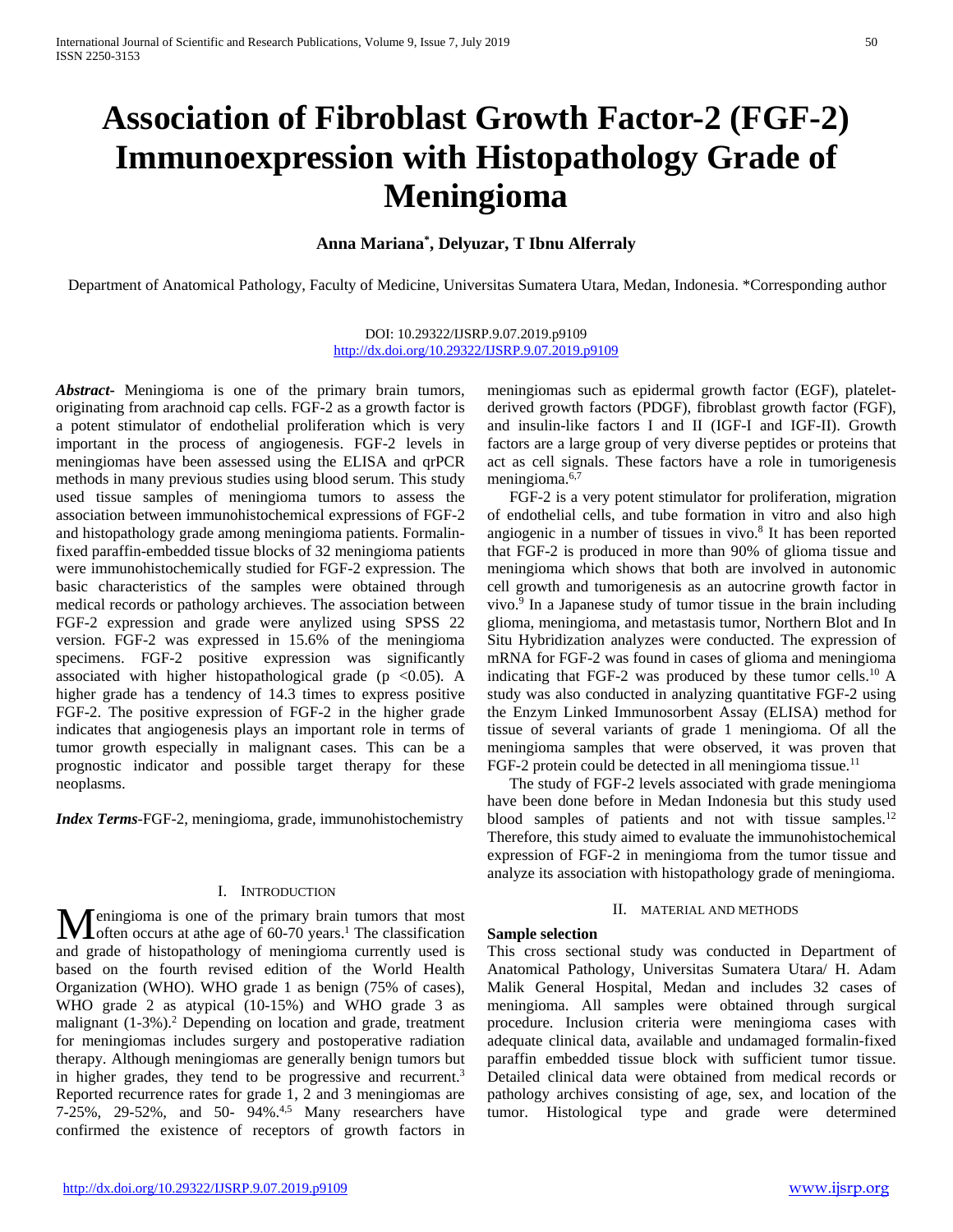independently by researchers through hematoxylin and eosin stained slides examination.

## **Immunohistochemistry protocol and interpretation**

The tissue sections were deparaffinized and rehydrated before pretreatment. Endogenous peroxidase was blocked with hydrogen peroxide followed by antigen retrieval. FGF-2 (GTX84502, GeneTex, California, America) mouse monoclonal antibodies was used as primary antibody. Diagnostic BioSystems (Diagnostic BioSystems, Pleasanton, CA, USA) polymer kit was used for detection. The reaction was visualized with diaminobenzidine and counterstained with Mayer's hematoxylin followed by dehydration, clearing, and mounting. Positive control was colon. FGF-2 expressions were determined independently by researchers. The expression in cytoplasm was analyzed. Immunostaining of FGF-2 was evaluated in terms of the proportion and staining intensity of tumor cells. The proportion was assessed on the basis of the percentage of immunopositive cells as follows: 0, less than 10%; +1, 10-25%; +2, 26-50%; +3, 51-75%; +4, greater than 75%. Staining intensity was evaluated as negative  $(0)$ , weak  $(+1)$ , moderate  $(+2)$ , and strong  $(+3)$ . The proportion score  $(0-4)$  was multiplied by the intensity score (0-3) and a final score was assigned, 0-4 as negative staining and 5-12 as positive staining.

## **Statistical analysis**

Statistical analysis was performed using SPSS software package version 22.0 (SPSS Inc., Chicago) with 95% confidence interval and Microsoft Excel 2010. Categorical variables were presented in frequency and percentage. Fisher's Exact test was applied to find out the association between FGF-2 expressions with histopathology grade of meningioma. The p-values < 0.05 were considered significant.

## III. RESULT

## **Patients' characteristics**

The mean age for meningioma patients was  $43.97 \left(\pm 11.47\right)$  years. The most common in 41-50 years age group. Twenty-three patients (71.9%) were females, only 9 patients (28.1%) were males. All the tumors were located in intracranial where convexity was the predominance. The number of the patients with WHO Grade 1 meningioma was 25 (78.1%), with Grade 2 meningioma was 5 (15.6%), and with Grade 3 meningioma was 2 (6.3%). The histological subtypes of meningioma varied and meningothelial meningioma was the majority of this case. Clinical basic characteristic of meningioma patients were summarized in table 1. Representative H&E sections are shown in figure 1.

| Characteristics           | Number of         | Percentage $(\% )$ |  |
|---------------------------|-------------------|--------------------|--|
|                           | cases             |                    |  |
| Age, mean $\pm$ SD, years | $43.97 \pm 11.47$ |                    |  |
| $< 20$ years              |                   | 3.1                |  |
| $21-30$ years             |                   | 3.1                |  |
| 31-40 years               | 10                | 31.3               |  |
| $41-50$ years             |                   | 37.5               |  |

| 51-60 years           | 6              | 18.8 |
|-----------------------|----------------|------|
| $61-70$ years         | $\overline{2}$ | 6.3  |
| Sex                   |                |      |
| Female                | 23             | 71.9 |
| Male                  | 9              | 28.1 |
| Location              |                |      |
| Supratentorial        | 28             | 87.5 |
| Convexity             | 23             | 82.1 |
| Parietal              | 8              | 34.8 |
| Frontal               | 4              | 17.4 |
| Temporal              | 1              | 4.3  |
| Temporoparietal       | 6              | 26.1 |
| Frontoparietal        | 3              | 13   |
| Parietoccipital       | $\mathbf{1}$   | 4.4  |
| Sphenoid              | $\overline{c}$ | 7.1  |
| Parasagital           | $\mathbf{1}$   | 3.6  |
| Suprasella, parasella | $\overline{c}$ | 7.1  |
| Infratentorial        | 4              | 12.5 |
| Cerebellum            | 1              | 25   |
| Foramen Magnum        | 1              | 25   |
| <b>CPA</b>            | $\overline{2}$ | 50   |
| Subtype               |                |      |
| Meningothelial        | 11             | 34.4 |
| Fibroblastic          | 4              | 12.5 |
| Transtitional         | 5              | 15.6 |
| Psammomatous          | $\overline{c}$ | 6.3  |
| Angiomatous           | 1              | 3.1  |
| Microcyst             | $\overline{c}$ | 6.3  |
| Chordoid              | $\mathbf{1}$   | 3.1  |
| Clear cell            | 1              | 3.1  |
| Atypical              | 3              | 9.4  |
| Anaplastic            | $\overline{2}$ | 6.3  |
| Histological grade    |                |      |
| Grade 1               | 25             | 78.1 |
| Grade 2               | 5              | 15.6 |
| Grade 3               | $\overline{2}$ | 6.3  |

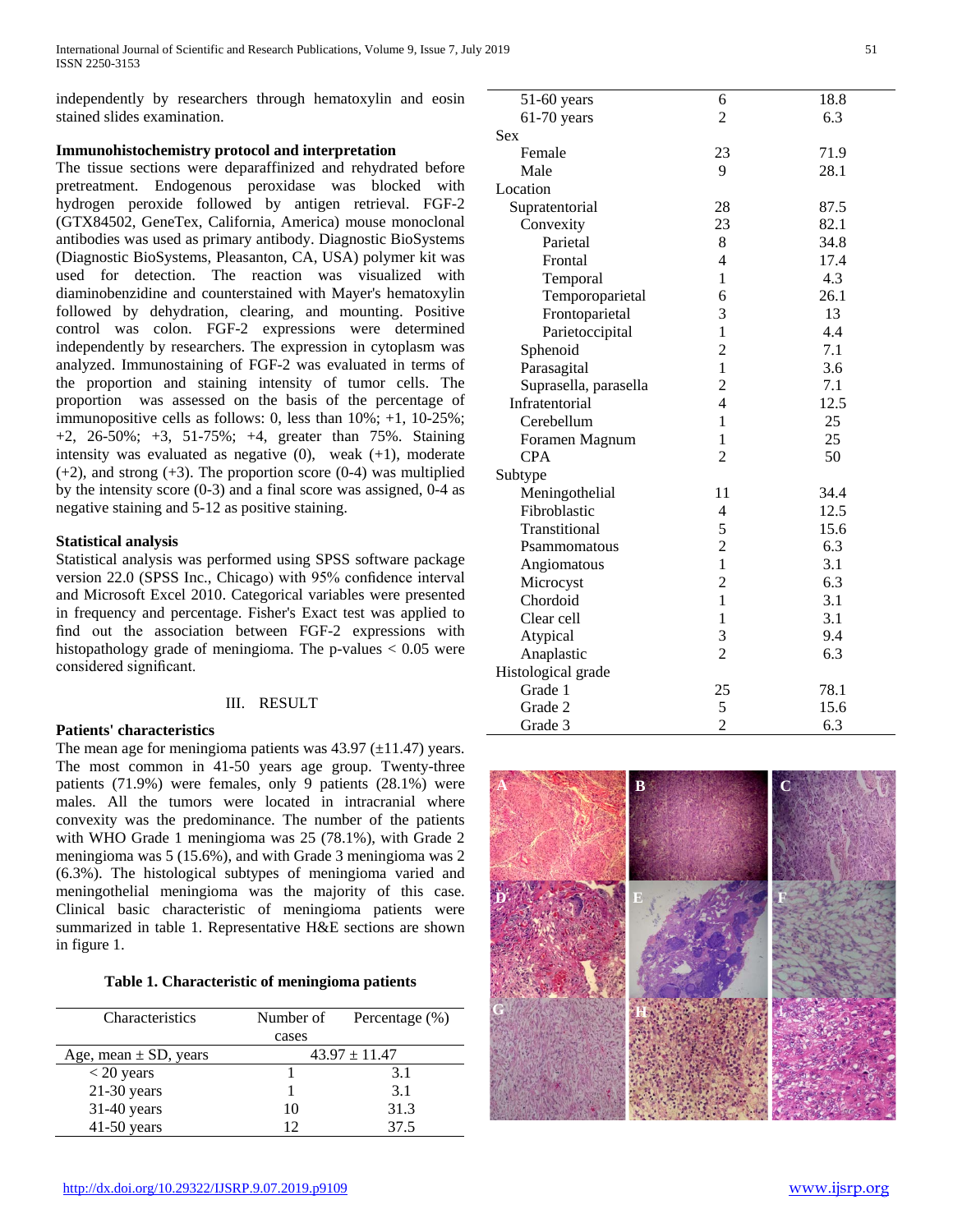**Figure 1.** Histological type. A, Meningothelial meningioma. B, Fibroblastic meningioma. C, Transtitional meningioma. D, Angiomatous meningioma. E, Psammomatous meningioma. F, Microcyst meningioma. G, Chordoid meningioma. H, Clear cell meningioma. I, Atypical meningioma. J, Anaplastic meningioma.

#### **FGF-2 expression**

Twenty-seven out of 32 (84.4%) meningioma cases were negative while positive expression was seen in five cases (15.6%) (table 2). The intensity of FGF-2 expression in cytoplasm are shown in figure 2.

#### **Table 2. Meningioma cases based on FGF-2 expression**

| FGF-2 expression | Number of cases | Percentage $(\% )$ |
|------------------|-----------------|--------------------|
| Negative         |                 | 84.4               |
| Positive         |                 | 15.6               |



**Figure 2.** Immunohistochemical FGF-2 expression. A, Negative intensity. B, Mild intensity. C, Moderate intensity. D, Strong intensity.

## **Association between FGF-2 expression and grade**

The number of cases for positive FGF-2 expression was found more in higher grade meningioma (57.1%) while negative expression was found more in grade 1 (96%) compared to higher grade  $(42.9\%)$ . This difference was significant  $(p=0.004)$  with prevalence ratio was 14.3 (table 3).

**Table 3. Association of FGF-2 expressions with histopathology grade**

|               |               | Negative |   | Positive |          | Prevalence    |
|---------------|---------------|----------|---|----------|----------|---------------|
| Grade         | n             | $\%$     | n | $\%$     | n        | ratio         |
|               |               |          |   |          |          | $(CI = 95\%)$ |
| Grade 1       | 24            | 96.      |   |          | $0.004*$ | 14.3 (1.88-   |
| Grade 2 and 3 | $\mathcal{R}$ | 42.9     |   | 57.1     |          | 108.19)       |

### IV. DISCUSSION

Data in the United States (2002-2006) reported that meningioma occupies 33.8% of all cases of primary brain and central nervous system tumors. The prevalence rate in the United States confirmed by pathology examination of 97.5 per 100,000 populations. 13

Significant levels of FGF-2 and its receptors, FGFR1 and FGFR2 have been detected in meningioma. FGF becomes mitogen as well as differentiation and angiogenic agents that can affect tumor development as an autocrine growth factor.14 FGF exerts extensive mitogenic activity by stimulating the growth of fibroblasts, endothelium, and cancer cells. FGF-2 is an important regulator of cell growth and differentiation under physiological and pathological conditions.15 FGF-2 is present in any part of the body and has a strong affinity for glycosaminoglycans such as heparan sulfate. FGF-2 is stored by binding to glycosaminoglycans on the cell surface or extracellular matrix. When FGF-2 is actually needed, cells secrete various enzymes such as heparinase which release FGF-2 from glycosaminoglycans so that they can reach the target cell.<sup>16</sup> Previous studies have suggested the role of FGF-2 as a prognostic marker for various types of malignancy.15

The expression of FGF-2 in the cancer surgery section was evaluated using immunohistochemical techniques, Western blot, and qRT-PCR. The latest diagnostics and antibodies allow proper detection and quantification of FGF-2. Immunohistochemical and immunofluorescence studies have shown that FGF-2 staining is heterogeneous and increases significantly in malignant tissue compared to benign or normal tissue.<sup>15</sup>

This study used an immunohistochemical technique FGF-2 in meningioma cases. Denizot et al. also analyzed FGF-2 levels through tumor tissue samples, but used the quantitative ELISA method. Based on the results obtained, there was no significant difference in FGF-2 levels between meningioma subtypes grade  $1<sup>11</sup>$  The current study, the authors only tried to classify FGF-2 expressions based on grade and did not evaluate further for each subtype due to no all subtypes can be found as well as the number of cases that are not the same between each of the existing meningioma subtypes.

Baritaki et al. also evaluated FGF-2 from tissue samples through qRT-PCR examination of brain tumors including glioma, meningioma, and metastasis. All cases of meningioma show higher expression than normal brain tissue. However, unfortunately in that study all cases of meningioma were included in the benign meningioma group, so there was no comparison with cases of higher grade meningioma.<sup>9</sup>

Beside immunohistochemical techniques, FGF-2 examination can be done through blood serum. Significant correlation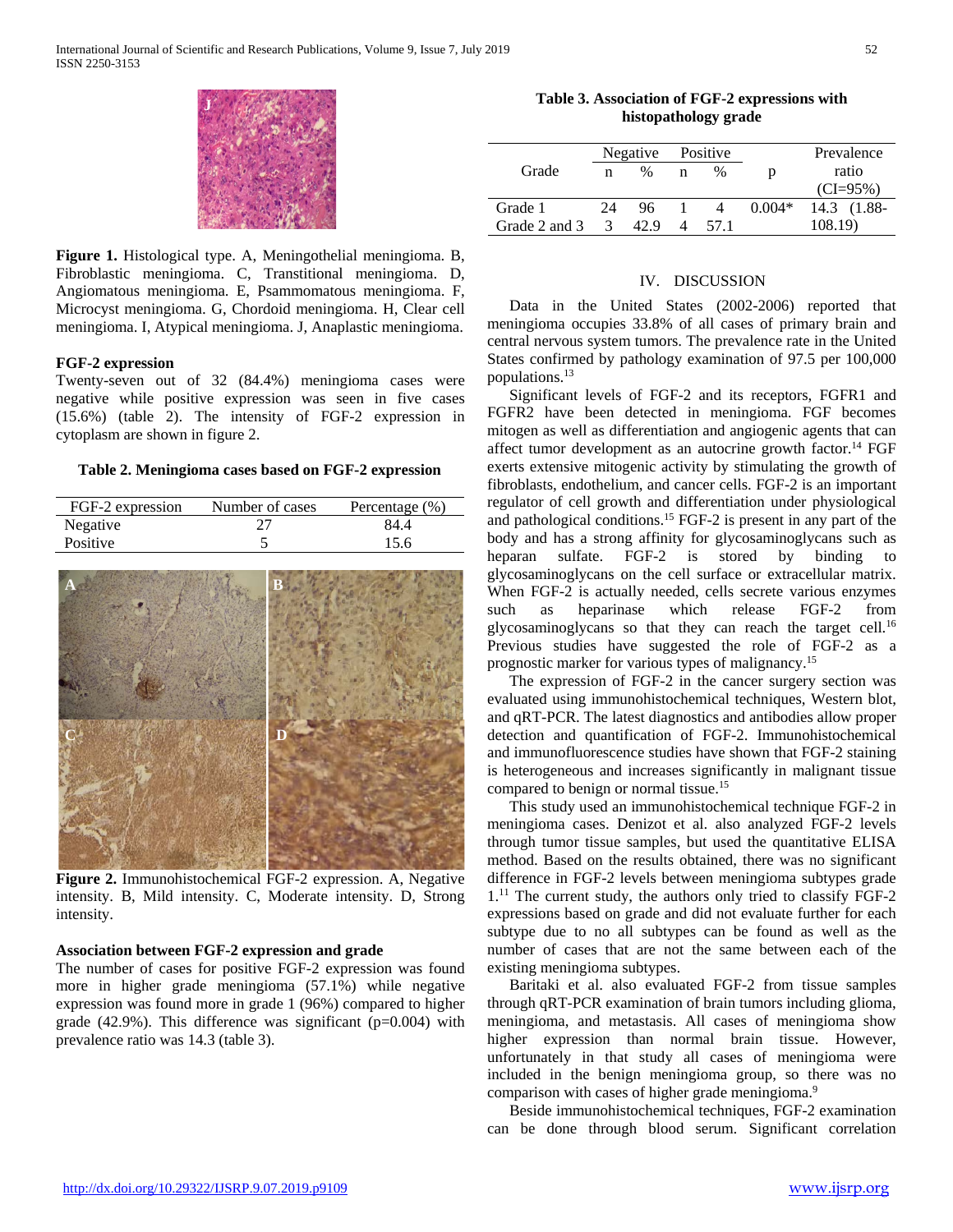between serum FGF-2 level and tumor stage, size, and metastasis has been reported in several cases of malignancy.<sup>15</sup>

Granato et al. reported that patients with breast cancer had serum FGF-2 levels that were significantly higher than serum VEGF levels, in comparison with healthy individuals, and they suggested serum FGF-2 levels might serve as a tool for diagnosing breast cancer. While Ueno et al. also measured serum FGF-2 levels in patients with lung cancer types of adenocarcinoma, squamous cell carcinoma, and small cell carcinoma.16

Vesely et al. reported that patients with thyroid cancer had significantly higher serum FGF-2 levels ( $p \le 0.01$ ) than serum FGF-2 levels in healthy individuals. Landriscina et al. reported that patients with colon cancer had significantly higher serum FGF-2 levels  $(p \le 0.04)$  than serum FGF-2 healthy individuals. However, they also reported that serum FGF-2 levels were not associated with cancer stage.16 Different things were revealed by Akl et al. through additional studies in the tissue section that high intratumoral FGF-2 levels were associated with advanced bladder tumor, glioma, head and neck, liver, and prostate.<sup>15</sup> Takei et al. compared serum FGF-2 serum levels before and after surgery for breast cancer and found significantly lower postoperative compared with before surgery. Takei et al. also noted the potential presence of FGF-2 secreted by tumor cells.16

Hanzhiev et al. also conducted a serum FGF-2 study combined with VEGF by taking samples from brain tumor patients such as meningioma, low grade astrocytoma, and high grade astrocytoma (glioblastoma). The results indicate that FGF-2 levels have much higher levels in the case of glioblastoma, while meningiomas in this study were not grouped into grade 1, 2, or 3 eventhough it was proven that all cases of meningioma detected FGF-2 protein.<sup>17</sup>

While for cases of brain tumors in Indonesia, Risfandy et al. also examined the relationship between serum FGF-2 levels and histopathological grade of meningioma. From the test analysis obtained it was found that there was no significant relationship between the two things.<sup>12</sup> In contrast to the immunohistochemical study in this study found a significant difference between the expression of FGF-2 and grade meningioma. This may be due to the number and distribution of different samples. Risfandy et al. only classified meningioma grades into 1 and 2, while the authors divided grade 1 and combined grades 2 and 3 based on tumor biological behavior. Although it was considered not significantly significant, Risfandy et al. revealed that serum FGF-2 levels were found to have higher levels in higher grade meningiomas. This can show that FGF-2 as a growth factor, plays a role greater in cell proliferation and angiogenesis in higher grade meningiomas. Angiogenesis itself is controlled by the balance of promoters and inhibitors. The Vascular Endothelial Growth Factor (VEGF) and angiopoietin (Ang) are key roles in the balance of angiogenic growth factors. FGF-2 has also received attention as another very potent angiogenic growth factor. Although the detailed mechanism of the relationship between FGF signals and the onset of malignant tumors is still unclear, however, at this time, mutations in the FGF receptor are assumed to activate the FGF signal constantly and ultimately promote tumor cell growth and metastasis.16

Although in this study it did not take samples of normal brain tissue for comparison, there was a significant comparison of FGF-2 expression between grade 1 or benign meningioma with grades 2 and 3 as atypical and malignant meningioma. Many literatures have explained that grade 2 and 3 do have a higher level of recurrence and a more aggressive nature. Angiogenesis which will play an important role in this recurrence rate. However, it does not mean that grade 1 meningioma cannot occur in recurrence, only the possibility is smaller than the higher grade.

It is also important to think that in most studies, serum and intratumoral levels of FGF-2 were associated with decreased survival. High intratumoral and serum FGF-2 levels are also associated with recurrence of various types of cancers such as lung, bladder, breast, esophagus and Hodgkin Lymphoma.<sup>15,18</sup> Donnem et al. explained in their study that high expression of FGF-2 in NSCLC cases has 37% for 5 years of survival, while for low FGF-2 expression, the number increased to 59%.<sup>18</sup>

Apart from several contradictory findings, FGF-2 is considered a significant tumor biomarker and potential target therapy. Current and future clinical trials can guarantee to determine whether FGF-2 can be included in the prognosis of cancer and whether FGF target therapy has a beneficial effect in cases of recurrent tumors and cases of malignancy with high mortality.

### V. CONCLUSION

There is significant association between FGF-2 expression and histopatholgy grade of meningioma.

#### COMPETING INTERESTS

The authors have no relevant financial interest in the products or companies described in this article.

#### ACKNOWLEDGMENT

We thank to all staff members in Department of Anatomical Pathology, Universitas Sumatera Utara/H. Adam Malik General Hospital, Medan, Indonesia for their help and cooperation.

#### ETHICAL APPROVAL

Health Research Ethical Committee, Universitas Sumatera Utara, Medan, Indonesia approved this study.

#### **REFERENCES**

- [1] Mei Y, Bi WL, Greenwald NF, Agar NY, Beroukhim R, Dunn GP, et al. Genomic Profile of Human Meningioma Cell Lines. Plos One. 2017; 12(5): 1-13.
- [2] Perry A, Louis DN, Budka H, Deimling AV, Sahm F, Rushing EJ, et al. Meningioma. In: Louis DN, Ohgaki H, Wiestier OD, Cavenee WK, Ellison DW, eds. WHO Classification of Tumours of the Central Nervous System. Lyon: IARC; 2016. p. 232-45.
- [3] Abbritti RV, Polito F, Cucinotta M, Giudice CL, Caffo M, Tomasello C. Meningiomas and Proteomics: Focus on New Potential Biomarkers and Molecular Pathways. Cancer Genomics and Proteomics. 2016; 13: 369-80.
- [4] Sharma P, Katiyar V, Sharma R, Gurjar HK, Krishnan S. Role of Tyrosine Kinase Inhibitors in Recurrent Meningiomas: Controversies and Promises. Neurosurgey. 2018; 82(6): 181-3.